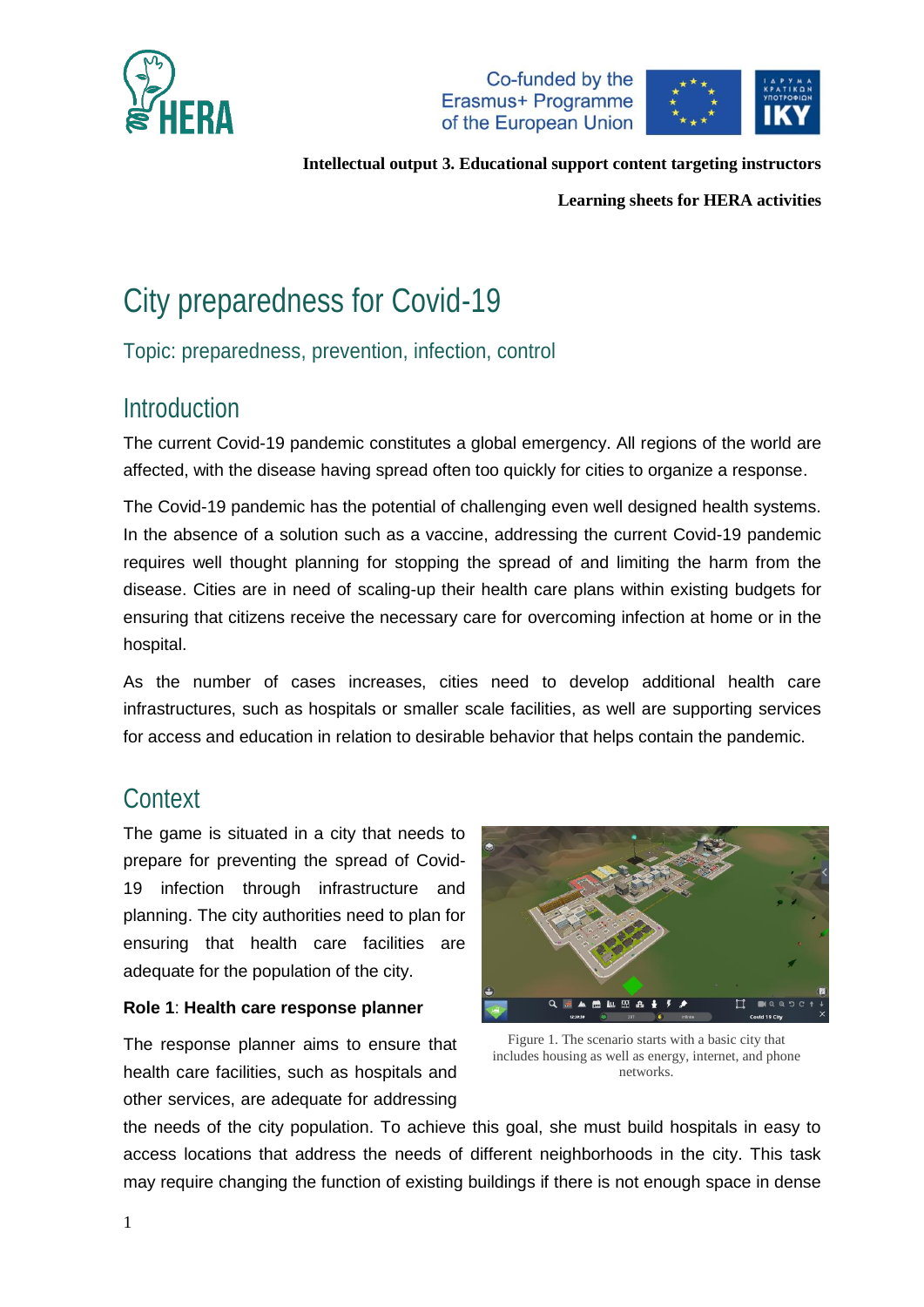





#### **Learning sheets for HERA activities**

areas for building new ones. Finally, the response planner must ensure that health care services are equipped with the appropriate vehicles for transporting patients.

#### **Role 2**: **Urban planner**

The urban planner designs a traffic network that ensures easy access through roads to health facilities around the city. The urban planner further develops energy, internet, and



Figure 2. Students are called to introduce city enhancements that support health provision to inhabitants.

telephone infrastructures that are critical communication and an effective response to Covid-19.

### **Role 3**: **The city mayor**

The city mayor is responsible for ensuring the smooth function of all city services and that quality of life is high in the city. In practical terms, for the scenario purposes this means that citizens are happy. The city mayor is also responsible for ensuring that the city financial resources are responsibly used towards building the necessary infrastructure. The mayor can contribute to the development of infrastructure as well as businesses and industrial activities that contribute to city revenue.

#### **Role 4**: **Education planner**

The educator aims to raise awareness on the characteristics of the virus and to build knowledge on how responsible behavior helps contain the pandemic. The education planner builds educational and cultural facilities that may be used for awareness building and response training in relation to Covid-19.

The following picture demonstrates the activities of each role and the interaction between them.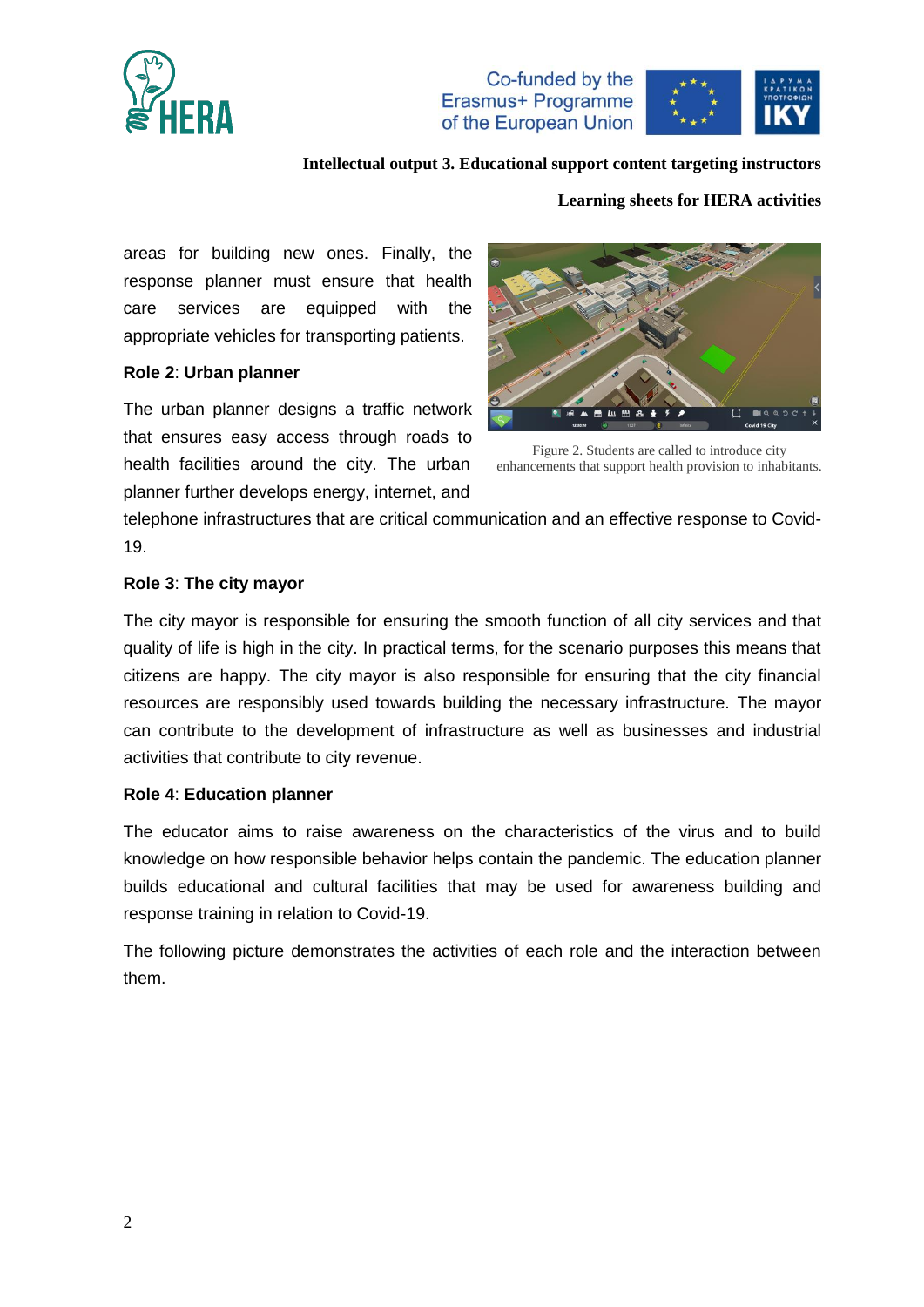





### **Learning sheets for HERA activities**



Figure 3. Role actions and dependencies.

# Learning goals

Upon completion of the activity students will:

- Understand the threat and consequences of the Covid-19 pandemic.
- Have developed critical thinking towards synthesizing a coordinated response towards addressing the pandemic, containing the spread, and minimizing the harm.
- Have developed responsible behavior in the pandemic area.
- Have experienced how to achieve cooperation between different parties with different goals and needs.
- Have built capacity to prioritize objectives and to work within a specific budget.

# **Prerequisites**

The activity is built on the common experience of all individuals today in relation to the Covid-19 pandemic. It does not require extensive medical knowledge. Rather, it requires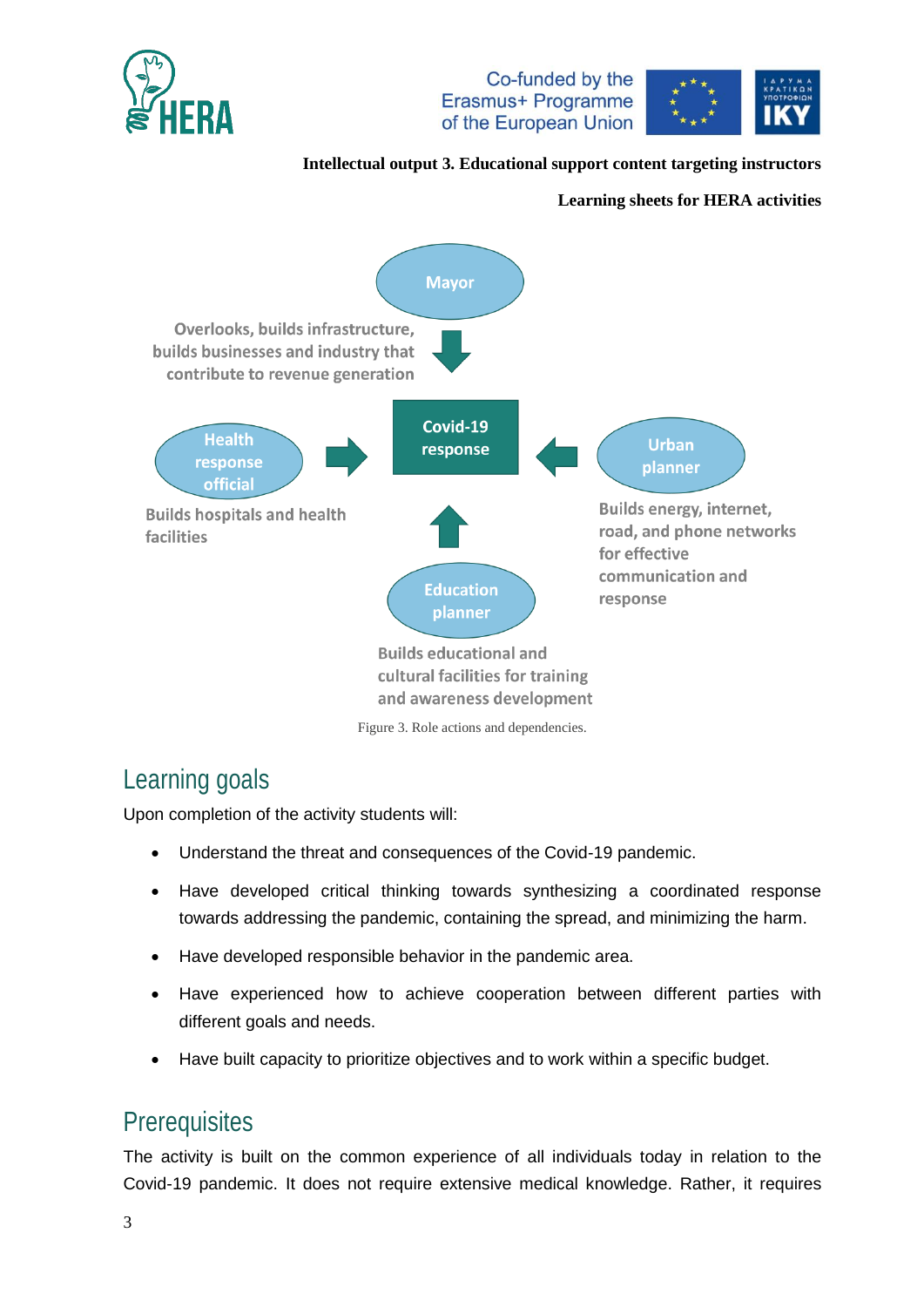





#### **Learning sheets for HERA activities**

students to be exposed to the emerging challenges that society faces today in relation to pandemics.

### Audience

The activity is interest to all engineering and economics as well as more general audiences. It can be deployed for raising awareness on pandemic challenges and management.

### Core concepts

 **Pandemic:** An epidemic of an infectious disease that has spread across a large region and affects a broad number of individuals.



Figure 4. Office buildings provide working space for city economic activities.

- **Virus transmission response and preparedness:** A strategy and plan for addressing the spread of a virus and reducing harm.
- **Emergency care:** The first point of contact of the health system with infected individuals.

### Description of the scenario

The overall objective is to design an appropriate response and preparedness plan for addressing the Covid-19 threat and minimizing the harm from the pandemic.

This can be achieved by designing a comprehensive strategy that addresses therapy measures at home and in the hospitals while at the same time educating citizens on how they can contribute to containing the spread.

Students are encouraged to think out of the box and to introduce alternative potential ideas the combination of which may lead to a city-wide strategy for protecting public health.

# Class activity

1. The teacher presents the problem to the class and introduces the scenario and game.